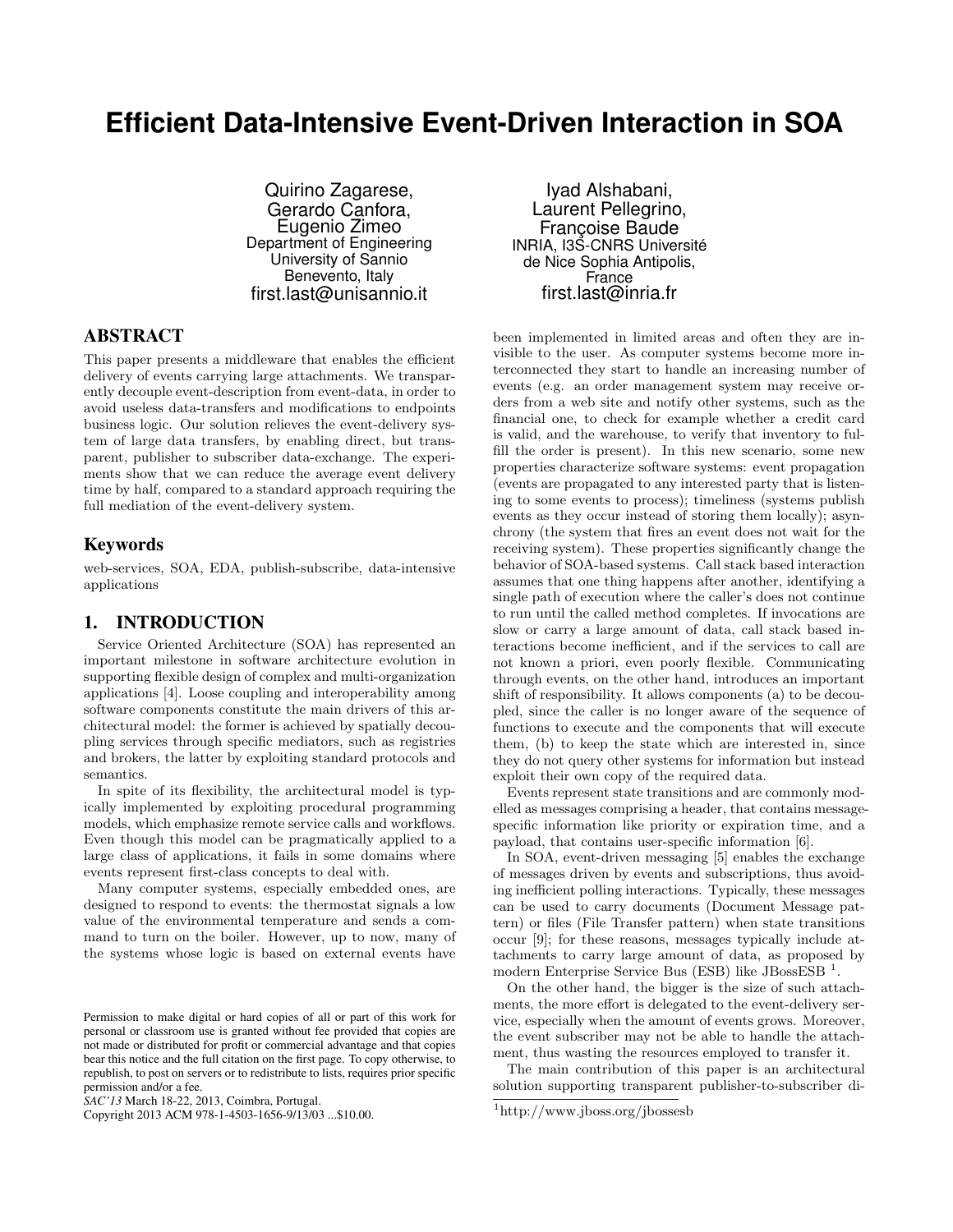rect data transfers. We provide a mean to move the resources belonging to an event from the publisher directly to the subscriber, thus avoiding large data-transfers from/to the event-delivery system. The resources are moved only if needed by the subscriber, in order to avoid useless transfers. The subscriber is not aware of the "lazy" nature of the transfer and accessing the attachments does not imply any further coding effort. The proposed solution extends a pub- /sub infrastructure which allows for semantic description of events, by means of the Resource Description Framework (RDF) data meta-model [11].

The remainder of the paper is organized as follows. Section 2 describes the context that originated this work. Section 3 details our architecture and presents a pub/sub scenario. Section 4 focuses on data-transfers and explains how we avoid the useless ones to increase system efficiency. Section 5 analyses the performances in terms of average event delivery time and shows the improvements that can be achieved by employing our data-transfer technique. Section 6 discusses some meaningful related work. Finally, section 7 concludes the paper and introduces future work.

### 2. MOTIVATING CONTEXT

This work originates from the context of the PLAY <sup>2</sup> project. PLAY is a platform that allows for "event-driven interaction in large highly distributed and heterogeneous service systems". The core of the platform is the EventCloud (EC): a component that offers the possibility, for services, to communicate in a loosely coupled fashion thanks to the pub- /sub paradigm. Subscribers register their interest in some type of events in order to asynchronously receive the ones that are matching their concerns. Events descriptions, inside the EC, are represented as sets of quadruples. Quadruples are in the form of (context, subject, predicate, object) where each element is a dubbed RDF term in the RDF [11] terminology. The context value identifies the data source; the subject of a quadruple denotes the resource, the statement is about; the predicate defines a property or a characteristic of the subject; finally, the object presents the value of the property.

Since the EC supports content-based subscriptions, formulated as SPARQL [15] queries, subscribers can specify fine-grained constraints on each RDF term of quadruples. Each published event is stored on the EventCloud to be retrieved later, by means of a standard RDF datastore. Storing events can be useful to create a knowledge-base that may be used at any time to provide statistics or to correlate events (e.g. by employing a Complex Event Processing engine).

The high level of expressiveness offered by the EC eventformat makes it ideal for open environments. On the other hand, the EC has not been designed for the delivery of attachments. In order to keep such expressiveness and to enable attachments delivery, we have extended its features by applying the Decorator pattern [17].

The resulting architecture is depicted in Figure 1. Publishers and subscribers do not directly interact with the EventCloud, which is wrapped, and employ an event-format that enables attachments. An event contains a semantic description, which is the EC event itself, a list of attachment descriptors and the attachments themselves. An attachment



Figure 1: Proposed middleware architecture

can be either a resource (e.g. a file) or a data-structure. In the former case, the corresponding descriptor contains information like the name and the mime-type. In the latter case, the descriptor may provide the language-specific type (i.e. the Java fully qualified name of the class, in case the event should be handled only by Java-based subscribers) or a URI to the WSDL document describing such structure. The URI can be employed to enable dynamic instantiation on the subscriber-side.

Publisher and subscribers now interact with Data-Events Gateways, that are responsible for decoupling event-descriptions, containing RDF quadruples, from event-data, that is not used for subscription matching. Next section details how a pub/sub interaction takes place in the proposed architecture.

### 3. EXTENDING THE EVENTCLOUD

The architecture described in Figure 1 enables the delivery of messages containing attachments, by means of the Data-Events Gateway. This component is able to correlate EC native events and Data-Events. Attachments are never imported into the EC, to prevent efficiency issues due to the storing process.

A simple publish-subscribe scenario can better explain the role of each component inside the architecture. When a service wants to subscribe for a specific kind of event, it interacts with the gateway that exposes a WS-Notification interface <sup>3</sup>. The gateway prescribes a specific subscription structure. A subscription can be either topic or content-based: in the first case, the content is a simple string representing the topic; in the second case, a query language can be specified and the content is a query written in this language (currently SPARQL).

The subscription is performed by invoking the subscribe operation exposed by the gateway (interaction 1 in Figure 1). The gateway is responsible for collecting all the subscriptions and saving them to a Subscription Manager (SM). Then, it subscribes itself to the EC, by interacting with the Cloud Proxy Layer (CPL) (interactions 2 and 3). The CPL enables a high level of flexibility, since it decouples the gateway from the EC: if these components are deployed locally

<sup>2</sup>http://www.play-project.eu/

<sup>3</sup>http://www.oasis-open.org/committees/wsn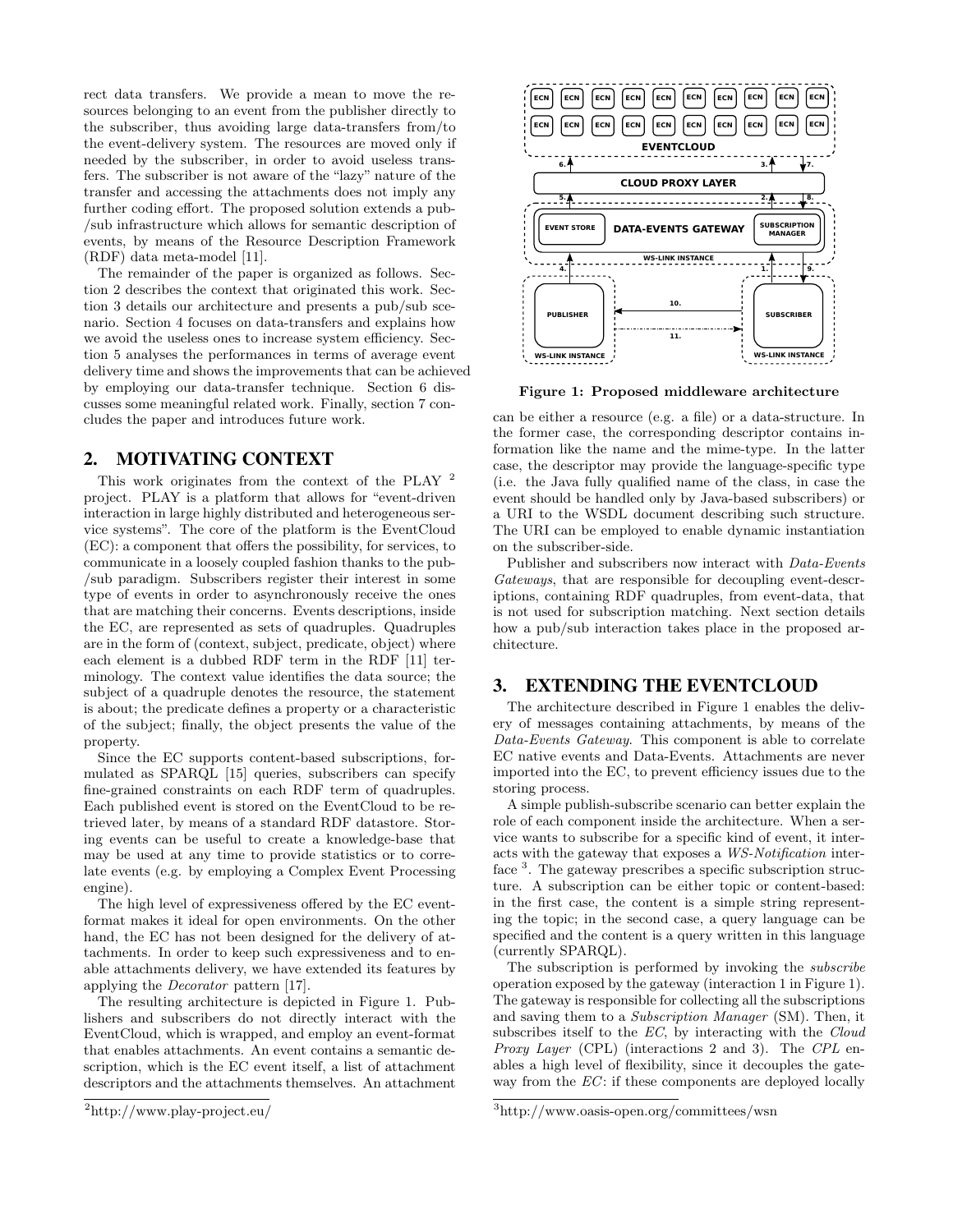to each other, the CPL will enact interaction 3 by means of a local method invocation; on the contrary, if the EC is remotely deployed, the interaction will follow the WS-Notification standard. The EC, itself, is in charge to handle both topic and content-based subscriptions, by employing a matching algorithm, whose details can be found in [2].

Our first contribution is a two-layered subscription system, where gateways act as filters. When new external subscriptions arrive, the gateway layer stores them, checks if there are other subscriptions for the same topic (or kind of content), by querying the SM, and, if not, registers itself to the EC layer for the specified type of events. The subscription is finally stored in the EC. Despite this work does not address scalability aspects, it is worth noticing that the architecture can scale horizontally, since gateways can be replicated. Consider a scenario including  $X$  external subscribers for topic  $T$ ; in this scenario, if an event related to  $T$  occurs, it is dispatched to all the subscribers in  $O(X)$  messages, if only one gateway has been deployed and a round-robin approach is assumed. Anyway, if Y gateways are deployed and the subscribers are uniformly assigned to all of them, the event is dispatched in  $O(X/Y)$  messages, since different gateways can serve different sets of subscribers, in parallel.

When a service raises an event, this will be sent to the gateway by invoking its notify operation (4). When the event is received by the gateway, the latter is in charge of creating an identifier for the event, adding it to its description and forwarding the description to the  $EC$  (5, 6). The whole event is kept inside an *Event Store* (ES), that is local to the gateway. There is no need to move the whole event inside the EC, since only its description is used to match existing subscriptions. Once the event description enters the EC, it will be inspected to verify if it matches any previous subscription. In case of matching, the  $EC$  notifies the gateway, by means of the CPL (7, 8). The gateway extracts the event identifier from the event description, queries the ES to retrieve the whole event and, finally, dispatches it to the actual subscribers, by means of the SM (9).

Despite the described architecture avoids attachments transfers from/to the EC, attachments are moved from publishers to gateways, and then back to subscribers. To achieve a higher degree of efficiency, attachments could be transferred from publishers, directly to subscribers. Moreover, such optimization should not impact on the design of publishers' and subscribers' business logic. Next section addresses both the efficiency and transparency concerns.

## 4. IMPROVING DATA-TRANSFERS EFFI-**CIENCY**

Our main contribution is an architectural solution to enable direct data-transfers from publishers to subscribers. We have designed and realized WS-Link: a Java-based framework that enables configuration-by-exception of data-transfer aspects, for the attributes of those entities that are exchanged during web-services invocations.

It extends the DynO4WS framework, that provides Dynamic Object Offloading capabilities to web-services endpoints, by taking advantage of the Apache  $\text{CXF}^4$  message interception API. DynO4WS (Dynamic Offloading for Web-Services) is a middleware aimed at decoupling the semantics of service invocations from the way data is moved between

interacting service-endpoints. To this end, the framework allows for the customization of the transfer process of the attributes belonging to entities exchanged during service invocations. Such customization takes place by plugging a LoadingStrategy (see Figure 2). This abstract component decides which attributes, inside an entity that is going to be sent as an IN/OUT parameter of a service invocation, should be serialized at once, and which ones should be made available for later access (because they are not likely to be used by the remote endpoint or they exhibit a considerable size). In the latter case, the attributes are made available from an OffloadingRepository.

One key feature of the framework is its transparency: developers do not have to change any line of code of the endpoints business logic, thanks to a dynamic proxing system we extensively describe in [21]. When offloading takes place, the framework adds specific meta-data to the header of the outgoing SOAP message concerning which attributes have not been sent yet, and how they can be retrieved. When the framework instance on the remote endpoint receives the message, the ProxyManager generates a proxy according to such meta-data, thus hiding the loading strategy.

WS-Link extends our previous work by implementing a specific Loading Strategy that enables fine-grained configuration for those attributes that should not be transferred as in a common web service interaction, by means of Java annotations [3]. The customization can take place by means of three key annotations. @Strategy allows the developer to specify a component that is in charge of deciding when the marked attribute should be transferred. Basically, an attribute can be transferred when the invocation takes place, or on-demand, when the remote endpoint actually needs its value. Anyway, there can be several reasons to choose between these options and some of them depend on the runtime value of the attribute. For instance, if the size of the attribute is negligible, it could be useless to delay its transfer. The framework lets the designer plug its own strategy and configure it at the attribute level, by means of key-value pairs that can be nested inside the @Strategy annotation (using the @StrategyParam syntax). Every time an event is raised, the framework retrieves the value of the @Strategy annotation, along with the nested key-value pairs, and invokes the *shouldOffload* method that each strategy must implement. The strategy can dynamically decide if the annotated attribute should be serialized, since at each invocation it receives a map containing the key-value pairs declared inside the @Strategy annotation and the event instance. The implementing strategy cannot be selected at runtime, but a strategy could apply different criteria, based on runtime inputs.

@Consistency can be used to indicate if it is necessary to keep a serialized copy of the attribute value, as it was at the moment of the invocation, in case its transfer is going to be delayed, according to the strategy. The default value for this parameter is "MAKE COPY", since it guarantees that the receiving endpoint will obtain the same value as if no delayed transfers took place. If the attribute is not likely to change during the period between the service invocation and the attribute access, a"KEEP REFERENCE"consistency value can be employed; in this case, a pointer to the attribute is kept until it is requested or the entity it belongs to gets garbage-collected on the receiver side. This last aspect is handled by the DynO4WS framework, by creating

<sup>4</sup>http://cxf.apache.org/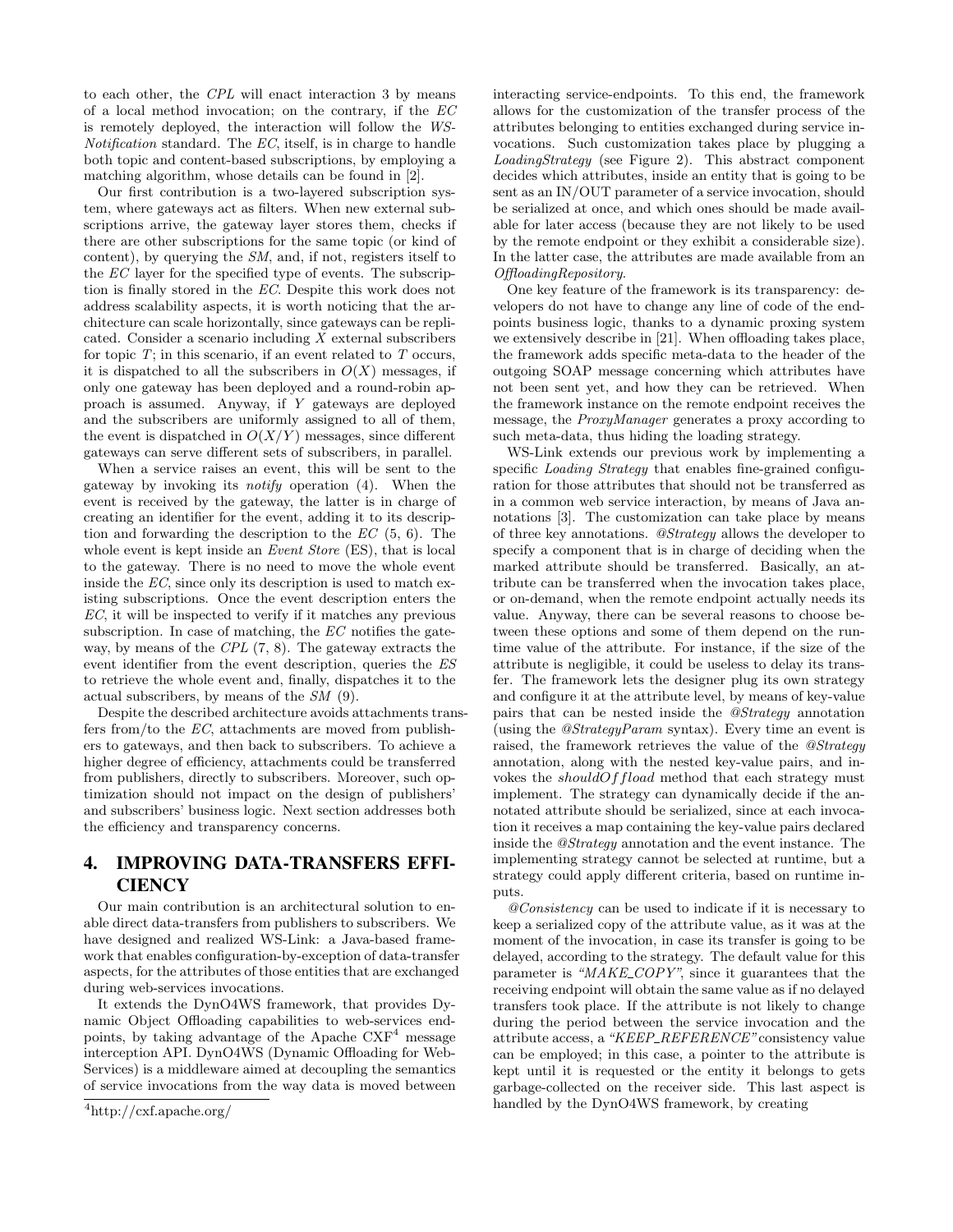

Figure 2: Detailed architectural view explaining how to enable transparent direct pub/sub data-transfers, by means of WS-Link.

Listing 1: WS-Link based configuration of attachments in the Event class

```
@Strategy(impl = PureLazyStrategy.class)@Consistency ( ConsistencyType .KEEP REFERENCE)
@Encoding ( EncodingType .XML)
private byte[] attachments;
```
dynamic proxies for the exchanged entities and intercepting their garbage-collection. Finally, the @Encoding annotation allows for the customization of the serialization format (currently XML or JSON) as well as the possibility to enable message compression.

It is worth to explain the role of the WS-Link framework inside the architecture depicted in Figure 1. For this purpose, Figure 2 gives more details about how we enable direct data-transfers. When the publisher raises an event, this is handled by the WS-Link framework, before it is sent to the gateway. In order to delay their transfer, we have configured the attachments attribute of our Event class, as shown in Listing 1.

The WS-Link framework detects the annotated attributes<sup>5</sup> on the publisher-side and enacts the offloading process, according to the value of the declared annotations. Since the attachments should be transferred on-demand, WS-Link saves them in a local repository  $^6$  and adds meta-data to the outgoing SOAP message, indicating how these attachments can be retrieved (interactions from 4.1 to 4.5).

When the event reaches the gateway (4.6), another instance of WS-Link decodes the SOAP message and instantiates a dynamic proxy that hides the "laziness" of the attachments transfer (4.7 to 4.9). This proxy holds the remote references to attributes and is kept until the event gets delivered to all the subscribers. The gateway does not need to inspect the attachments, so it will never trigger an attachment transfer. Before the gateway sends the event to a subscriber, WS-Link copies the meta-data inside the proxy to the outgoing SOAP message (9.1 to 9.5).

Listing 2 details how remote references are encoded into SOAP messages. The SOAP header refers to the invocation of notify performed by the gateway. Line 2 shows both the id of the current call and the one related to the message sender. Lines from 3 to 10 show how the event attachments can be retrieved. Attribute cid at line 4 refers to the call that generated the attachments attribute (the invocation of notify performed by the publisher). Attribute host at line 5 indicates the endpoint of the repository hosting the attachments. Finally, the id at line 7 prescribes how to query such repository, to retrieve the desired element.

The meta-data is finally decoded by the WS-Link instance at the subscriber-side. This process, whose details can be found in [22], is called "Attribute Loading Delegation"; in this case, the gateway delegates the publisher's repository to make the attachments available for subscribers.

Listing 2: SOAP header containing metadata for proxy instantiation, produced when the Gateway invokes the notify operation exposed by the subscriber.

```
1 < soap:Header >
2 < wslink cid="14967149050078" nid="Gateway">
3 <param name="0">
4 \checkmark field cid="14964341660014"<br>5 host="http://10.0.0.9:9999
5 host = "http://10.0.0.9:9999/Dyn04WS/repo?wsdl"<br>6 name = "attachments"name="attachments">
         7 < id >{ nid:Pub , cid:14964341660014 , param:O ,
              name:attachments }
         \langle/id>
9 </field>
10 </ param >
1112 </wslink><br>13 </soap:Hea
   13 </ soap:Header >
```
Once the event is delivered to the subscriber (9.6), its WS-Link instance creates a new proxy, that is able to retrieve the attachments, directly from the publisher (9.7 to 9.9). A typical subscriber-side logic should inspect the description of the event, in order to understand why such event arrived (e.g. by checking the topic). Subsequently, it should check the attachment descriptors, to decide if it is able to handle the attachments, and possibly inspect the attachments themselves. Each of these attributes can be accessed by invoking the corresponding getter method of the event class. When a getter method is invoked on a proxy generated by the Proxy Manager, the latter checks if the value has been already transferred to the local endpoint; if not, it triggers an invocation to a remote repository, according to the meta-data attached to the incoming SOAP message. In our case, when the *getAttachments* method, inside the event class, is invoked, the Proxy Manager retrieves the attachments from the repository at the publisher-side (10, 11). Thanks to the dynamic proxing system, both publisher's and subscriber's business logic can take advantage of delegation, without modifying any line of code. The WS-Link framework transparently avoids useless transfers, thus increasing the efficiency of our pub/sub system, as proven in the following evaluation.

<sup>&</sup>lt;sup>5</sup>In this phase we group the attachments together in a single attribute, but more attributes can be added, by extending the Event class, to create custom events where each attachment can be managed in a different way.

<sup>&</sup>lt;sup>6</sup>The "local" term should not be intended in a strict way. By default, the repository is deployed locally, but it can be shared among several remote instances of WS-Link, in order to take advantage of network topology and to keep the attachments available, if the publisher goes offline.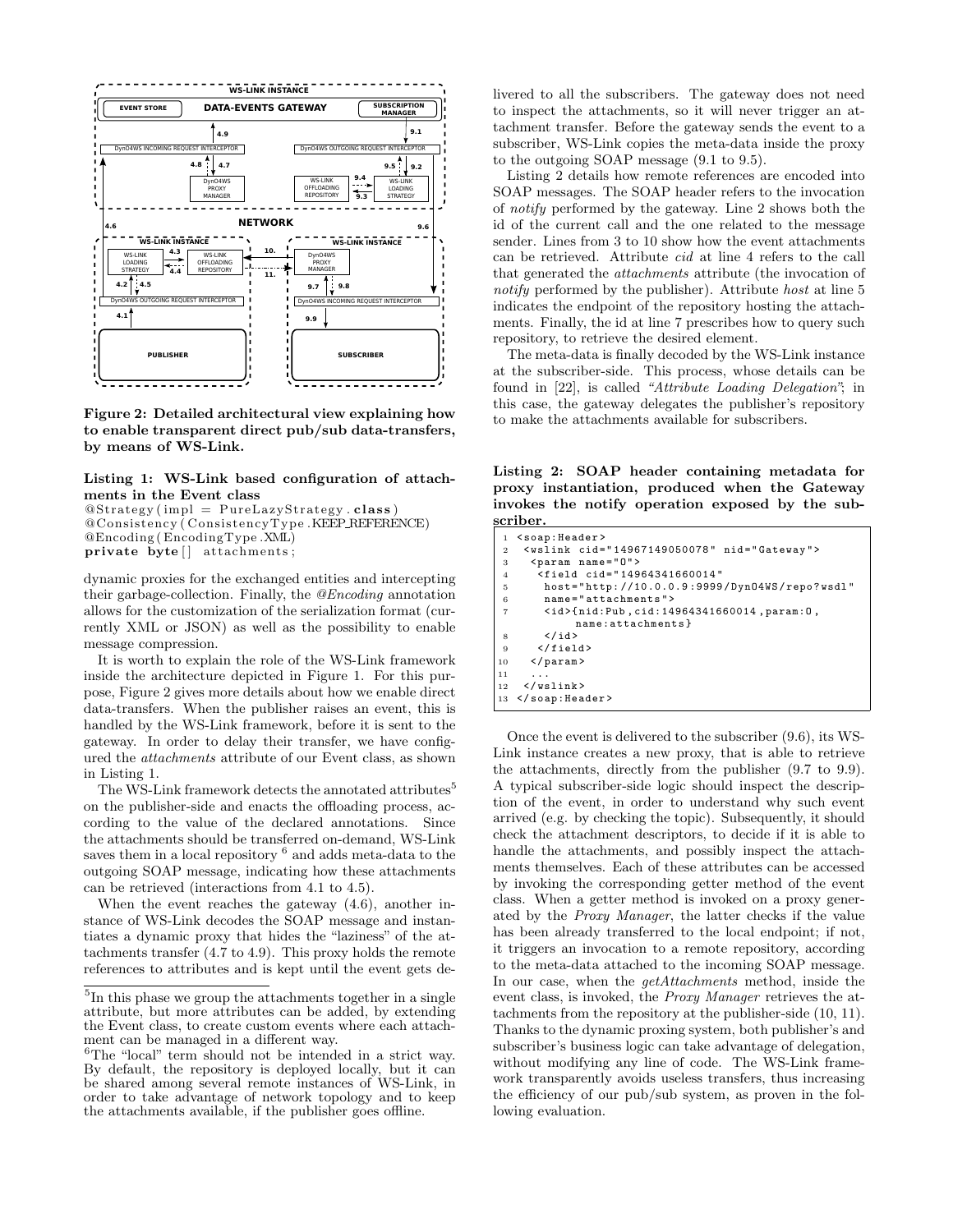### 5. PERFORMANCE EVALUATION

In order to evaluate our solution, we have realized a prototype based on the EventCloud middleware and the WS-Link framework. The evaluation process has been organized into two phases. In the first phase, we have measured the average time, needed to deliver an event containing an attachment, if no attribute loading delegation is performed. In such scenario, the event is completely transferred from the publisher to a Data-Events Gateway and eventually to the subscriber.

In the second phase, we enable attribute loading delegation, by means of the WS-Link framework, in order to avoid useless data-transfers. In this case, the attachment is "offloaded" to a publisher's local repository and eventually moved directly to the subscriber. In a real scenario, subscribers may access or not the event attachments. Our solution can take advantage of this behaviour, since a datatransfer is triggered only if required by the subscriber. However, in our tests we consider a situation where subscribers always access the attachments of the event, since we want to evaluate the overhead added by our middleware in the worst case.

The process has been repeated for three kinds of events, respectively carrying 1MB, 10MB and 100MB-sized attachments, in order to simulate different media like images, documents and videos.

Considering that the offloading process adds a computational overhead, as documented in [22], we have evaluated our solution for three different network throughputs (10Mb/s, 100Mb/s, 1Gb/s), in order to verify what are the network conditions under which such overhead may become unacceptable. Finally, the tests have been run on three nodes, respectively hosting the publisher process, the gateway and the subscriber, equipped with a Intel Xeon E5520 CPU @ 2.27GHz and 12 GB of DDR3 memory.

Figure 3(a) shows the average delivery time for an event carrying a 1MB attachment. By avoiding useless data-transfers the WS-Link framework can lead to an improvement of 53.8%, for the 10Mb/s throughput test, 56.1%, for the 100Mb/s test and 56.5% for the 1Gb/s one. The 10MB attachments tests results (Figure 3(b)) show that performances decrease if a higher throughput network is considered (respectively 45%, 28.7% and 18.2% of improvement for the considered throughputs). This behaviour is confirmed in the last round of tests (Figure 3(c)), where an improvement of  $47\%$  is achieved for a 10Mb/s throughput network, but a worse result (27.5% for the 100Mb/s test and -11.4% for the 1Gb/s one) is obtained when high-throughput networks are considered.

These anomalies are due to a still not mature implementation of the un/marshaling components employed by the WS-Link framework. In facts, our tests show that encouraging performances can be achieved, if the serialization time is negligible compared to transfer one<sup>7</sup>. We are confident that better results can be achieved by adapting the CXF serialization components to our needs. Moreover, the 10Mb/s throughput tests show that our current implementation is already competitive for internet-based scenarios  $8$ .

### 6. RELATED WORK

Merging EDA, semantic event processing and SOA is gaining increased attention from researchers and industry. Many works are focusing on the combination between the pub/sub paradigm and semantic technologies [8, 7] while others focus on the adoption of the pub/sub paradigm itself for web services [6, 18]. Eugester et al. [6] give a comprehensive survey about the pub/sub communication paradigm. Indeed, most of the efforts concentrate more on the definition of protocols rather than on improving the efficiency of data exchanges.

In [18], the authors propose to combine pub/sub and Web-Services to overcome the request/response model. To carry out a data-transfer, the publisher notifies the subscriber about the availability of data to be retrieved through a further and explicit request/response interaction. In our work, we keep the request-response mechanism, but we make it completely transparent, by means of dynamic proxies. In [19] the authors provide a system based on their DSProxy as a cross-platform solution. It provides store-and-forward capability to SOAP messages, by applying compression of SOAP and XML and facilitating the traversal of multiple heterogeneous networks. Despite the authors try to offer a lightweight Web-Service based standard solution, they do not address huge volumes of SOAP messages or attachments, as addressed by our solution.

The authors in [10] offer an experimental pub/sub infrastructure to be used with Web-Services enabled applications. They demonstrate that the performance gap between traditional event-based technologies and the Web-Services based approach is not necessarily significant. They emphasize the decoupling characteristics of the Web-Services and eventbased design, and they propose a pub/sub infrastructure compliant with the WS-Notification standard. In any case, this solution does not take into account the nature of the data exchanged between services by means of the pub/ sub mechanism. This aspect is extensively addressed in our work.

Nevertheless, how to deliver huge data among Web-Services by means of pub/sub, remains an unanswered question in the community. Data-centric pub/sub has been addressed by the Data Distribution Service (DDS) OMG standard [14] and by some related research papers [16, 12]. The purpose of the specification is to provide a common application level interface that defines the data-distribution service. However, the DDS approach requires the data to be transferred to a global data space. Managing global data might introduce some performance degradation due to distribution unawareness. This problem should be addressed by optimizing the distribution of the global space according to data consumption, similarly to the approach in [20], where the authors propose to explicitely characterize (micro)objects with some non-functional properties that guide the deployment in a distributed environment. Our solution employs a global space only for event descriptions, while the attachments store can be distributed, to take advantage of network topology. Moreover, we exploit declarative statements to inform the underlying middleware about the specific semantics that characterize the interaction, in order to improve performance and scalability.

### 7. CONCLUSION

There is an increasing need for business and communication flexibility, that can be achieved by combining Service

<sup>7</sup> In the 100MB attachment tests, the serialization time corresponds to 8.62% of the total delivery time, when a 10Mb/s network throughput is considered, 46.39% for a 100Mb/s throughput and  $\hat{8}2.52\%$  for a 1Gb/s one.

 ${}^{8}$ The considered 10Mb/s throughput corresponds to the average Internet speed at the time we are realizing this work (http://www.netindex.com/)